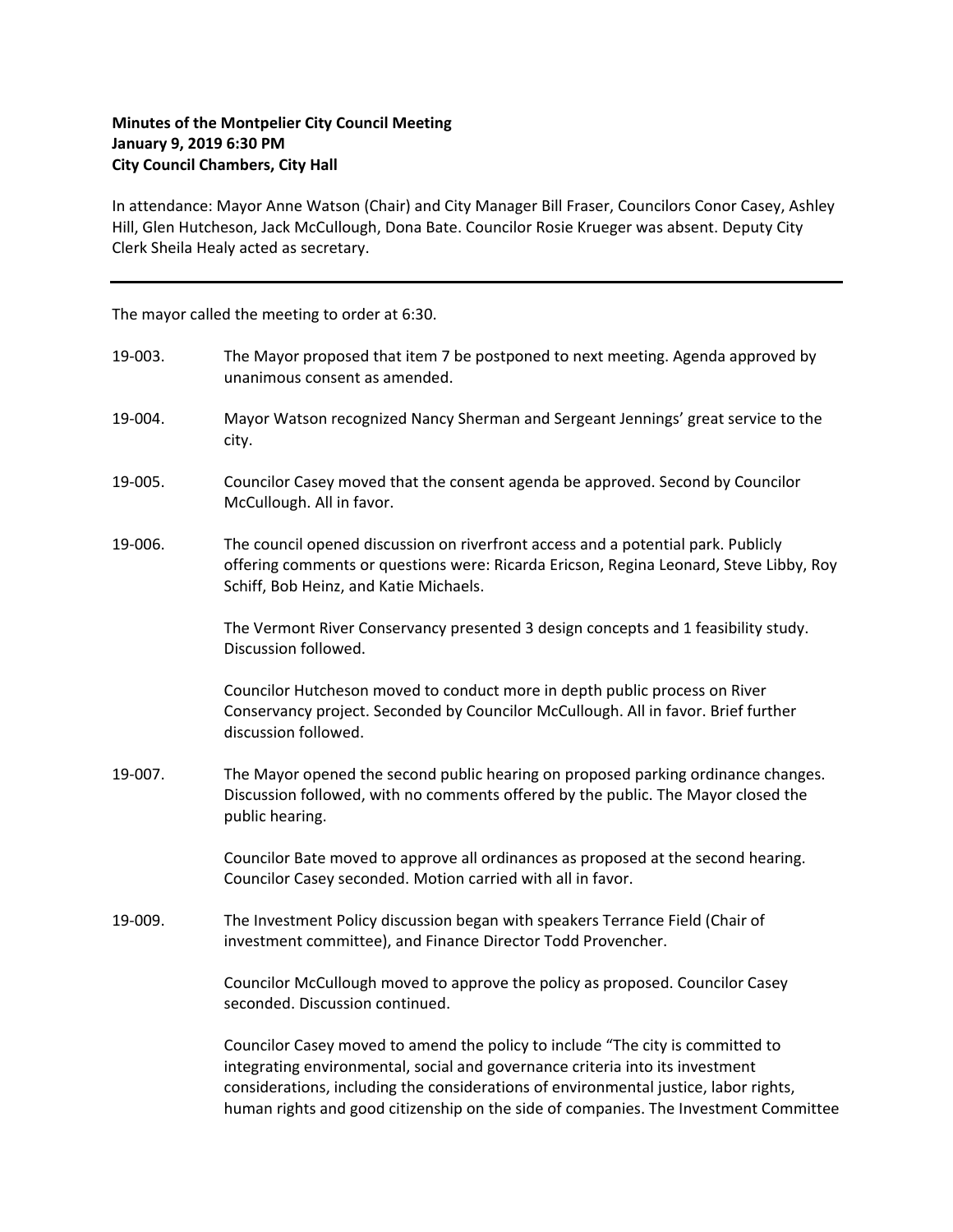will consult with stakeholders and ESG experts to present the Council with a plan for such integration". Councilor Hill seconded.

Councilor Bate proposed an amendment to the motion: replace "Investment Committee" with "Council." Amendment accepted without objection. Amendment and underlying motion approved unanimously.

19‐010. The Council discussed the Community Fund and Arts Board Recommendations with Christine Zachai, Ron Wild, and Michael Sherman.

> Councilor McCullough moved to approve grant recommendations, Councilor Bate seconded. Further discussion followed. Motion carried 4‐1 (Councilor hill voting nay).

19‐011. The Mayor opened the discussion on the proposed energy efficiency charter change. Participating were Richard Faise‐ Principal of Energy Futures Group, and Phoebe Howe from Efficiency Vermont

> Councilor Hill moved to adopt the language for the proposed charter change with the addition of the word energy before efficiency. Second from Councilor Hutcheson. Motion carried with all in favor.

> After more discussion, Councilor Bate moved to file charter change language with city clerk as passed. Second from Councilor Casey. Without objection, the motion was amended to include "January 24" to language. The motion as amended passed unanimously.

19‐012. City Manager Bill Fraser opened the budget discussion, after which Mayor Watson opened the public hearing. Joining the discussion was Parks Director Geoff Beyer.

> Councilor Hill moved to subtract a proposed parks position. Second from Councilor Hutcheson. Motion carries 4‐2 (Mayor voting aye, nay votes from Councilors Bate and McCullough.

After further discussion, Councilor Hutcheson moved to push arts funding from \$20,000 to \$25,000. Councilor Casey seconded. Motion failed on a 2‐3 vote (Councilors Casey and Hutcheson aye, all other nay).

Liz Genge from Downstreet Housing and Community Development participated in discussion of Housing Trust Fund. A letter from Carol Montgomery was read. Dan Groberg spoke regarding Montpelier Alive's request for additional funding.

Councilor Casey moved to restore \$5,000 in funding to Montpelier Alive. Councilor Hutcheson seconded. Further discussion followed. Motion carried unanimously.

Dan Dickerson spoke on the proposed additional parks position. Further discussion followed.